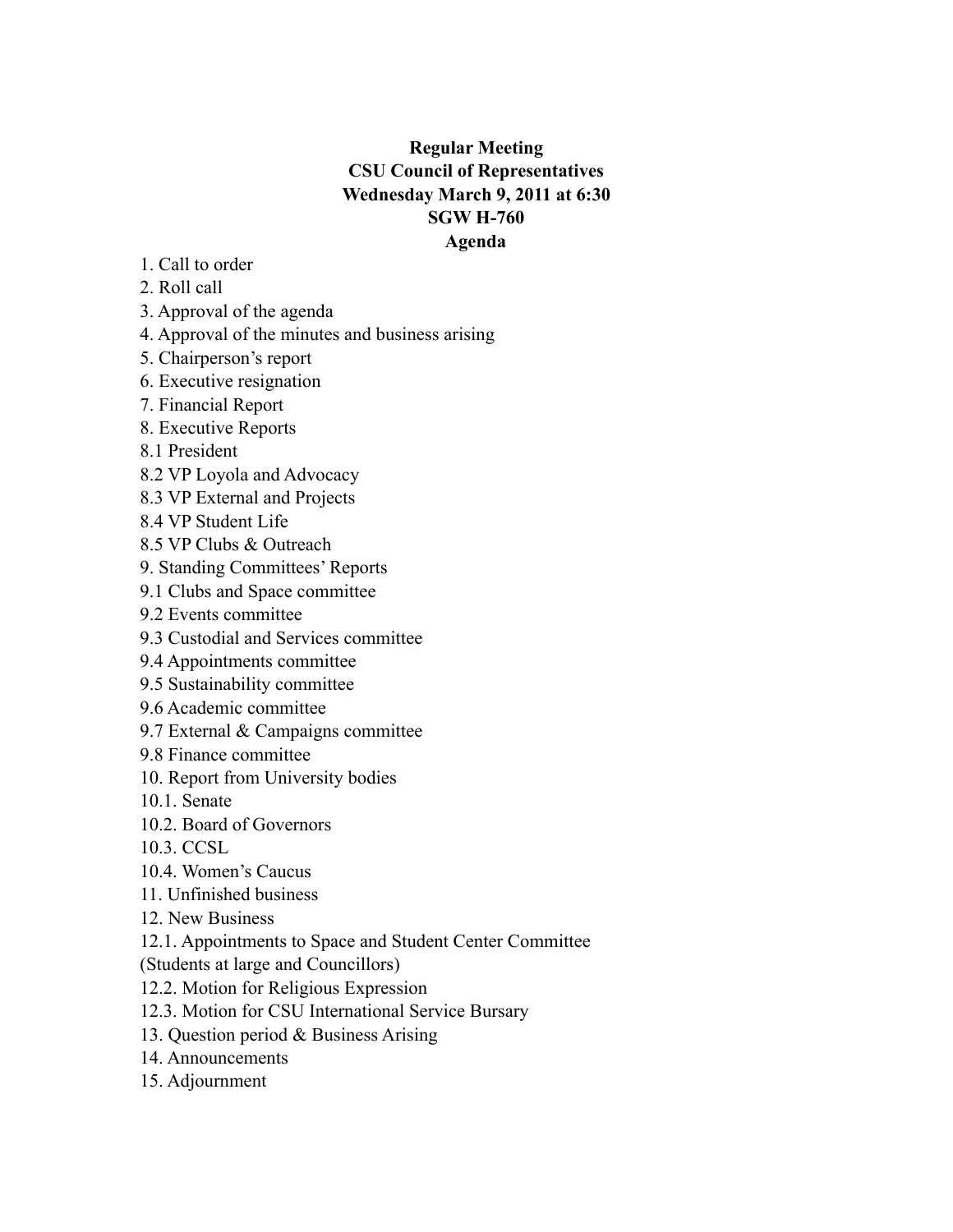## **1. Call to order**

The meeting was called to order at 6:54pm.

### **2. Roll call**

Councillors:

| Tomer Shavit           | Teresa Seminara   |
|------------------------|-------------------|
| Yaniv Gidron           | Aaron Green       |
| Johnnie Vu             | Luis Cordero      |
| Fernando Barbosa       | Menachem Freedman |
| Carlos Puerta          | Jean-Francois     |
| David Feldman          | Baillargeon       |
| Alexandra Baptista     |                   |
| Alex Gordon            |                   |
| <b>Adrien Severyns</b> | Rami Khoriarty    |
| <b>Heather Lucas</b>   |                   |
|                        |                   |
| Hassan Abdullahi       |                   |
|                        |                   |

### **3. Approval of the agenda**

Abdullahi/Seminara: To include CEO's statement in agenda point 6. Gill/Suss: As a friendly amendment- as it relates to approval of the minutes, point 4, it should be placed under approval of the minutes and business arising. Abdullahi/Seminara: Further amendments- Point 8 to be CFS; Point 9 to be the presentation by LIC; Point 10 to be the presentation by 5 Days for the Homeless; Under new business, appointment of University Governance Committee to be 12.2. Passed.

Freedman/Abdullahi: Motion to add to agenda, after Chairperson's Report, creating a conflict mineral free campus. Passed.

Manson/Freedman: Financial committee discussion, originally 9.8, to top of agenda for committee reports. Passed.

Freedman/T. Gordon: To move 12.3 motion for CSU International Service Bursary to point 7, to just before Executive Resignation.

Green/Cordero: Calling to question. Passed.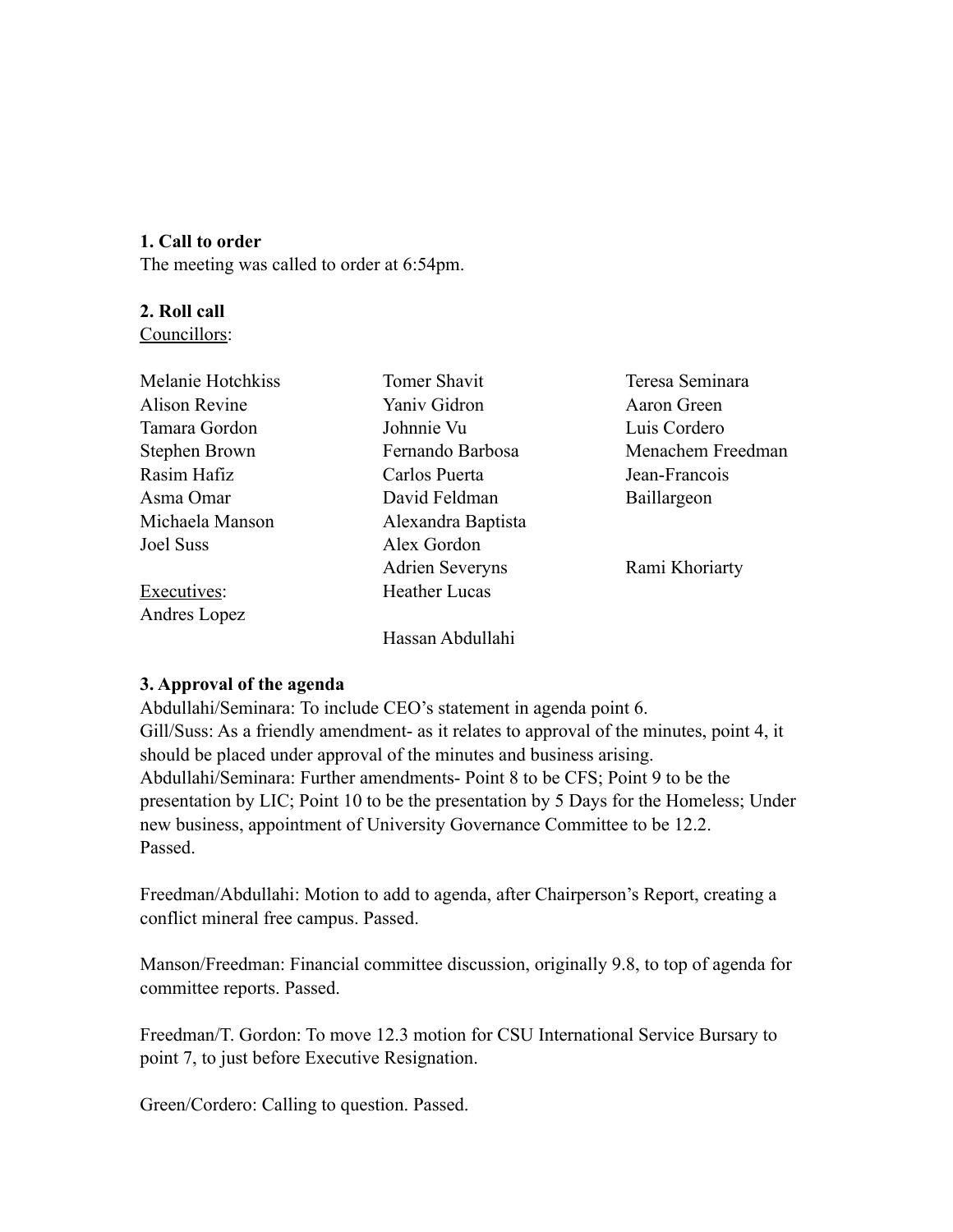Green/Omar: Motion to approve the agenda. Passed.

#### **4. Approval of the minutes and business arising**

#### (Read by Chair)

### **CEO Statement to Council**

This is a statement regarding my decision not to include the fee-levy referendum questions for Void Magazine and Queer Concordia in the Announcement of polls that was posted March 4, 2011.

Based on my communication with CSU Council, it was my understanding that the approval of the application for fee-levy referendum for both Void Magazine and Queer Concordia were subject to a condition that both of these entities be incorporated. This was not the case on March 4, 2011, the final day to post Announcement of polls. As you know, the CEO is required under sections 153 and 154 of the CSU Standing Regulations to ensure compliance with the regulations. Therefore, relying on section 136 of the CSU Standing Regulations, the questions were not included in the Announcement of Polls given that all of the conditions required by this section had not been met, including the incorporation of the applicant group and submission of a question for approval by the CSU and the CEO.

It has now been suggested to me that the applications for referenda were in fact approved by CSU Council. In order to ascertain the facts, I have reviewed Council's minutes of January 12, 2011 concerning Void Magazine and Council's minutes of February 9, 2011 concerning Queer Concordia.

Unfortunately, in both cases, the minutes are ambiguous and deficient as regards the requirements of the Standing Regulations namely in that there is no transcription in the minutes of the actual language of the questions adopted by Council. The minutes are the official record of the decisions taken by Council and all resolutions adopted by Council should be transcribed word for word in the minutes.

**In the case of Void Magazine,** there is a mention made in the paragraph summarizing the presentation by Void Magazine's representative that "Void is not incorporated at the moment, so this question will be dependant on whether it becomes incorporated." At the end of the section on Void Magazine in the minutes, we see that councillors Cox and Husen called the question and then there follows the mention "motion passed". Again, absent from the transcript is the actual question, as well as any caveats regarding their unincorporated status, as mentioned above. In this regard, the resolutions are deficient as they a) lack the approval of a specific question and b) fail to invoke the notwithstanding clause of Article 282 regarding the absence of incorporation.

**In the case of Queer Concordia,** we are also lacking the actual wording of the resolution that was before Council, but there is a mention that an amendment was proposed by Councillor Gill and passed, the amendment to read that "the referendum questions should be accepted, pending that they meet all requirements by the vote".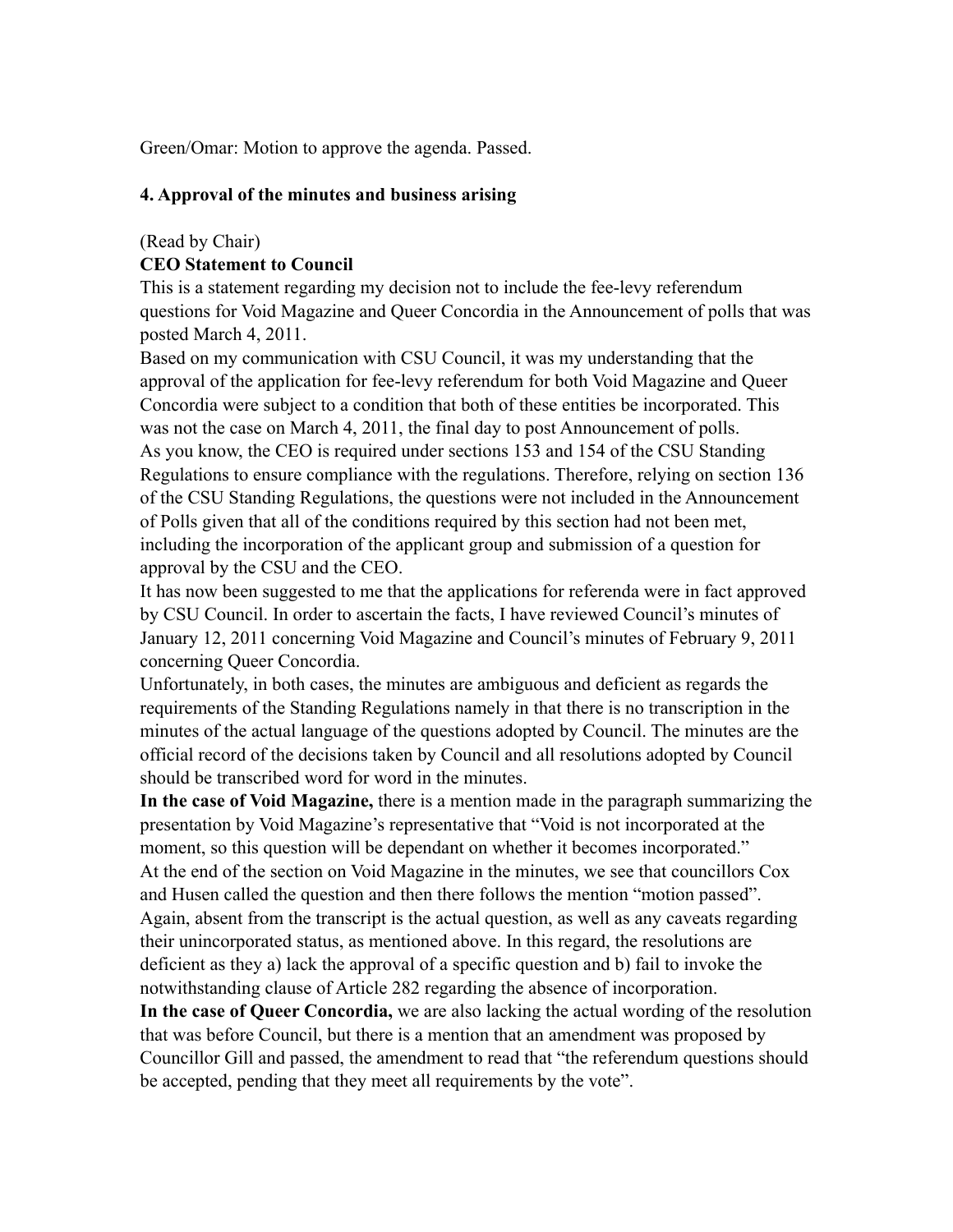Presumably, "meeting all requirements" included an incorporation requirement which is consistent with the information transmitted to me by CSU council at the outset, although the discussion concerning Queer Concordia does not actually refer to incorporation, as opposed to the discussion concerning Void Magazine.

As outlined above, there is no evidence from the minutes that Council ever actually considered a draft question and approved it. Again, sub-section 136d) of the Standing Regulations require that a group requesting a new fee-levy must prepare a draft question to be approved by Council and the CEO.

The minutes refer to a mention by Councillor Cox as follows: "Regarding the fee-levy question, it is our role to work on the wording".

Actually, under the Standing Regulations it is in fact Council's duty to adopt a specific wording in order for the referendum question to be put to a vote. This is not a matter that may be deferred to a later time. The standing regulations require that the wording be approved by both Council and the CEO, which means that Council and the CEO must agree on a specific wording.

There is no point, and it is not my role, to lay the blame on anyone for the current situation. My only intention is to ensure the legal requirements are met in order to allow Council's intent to be carried out and to ensure the integrity of the electoral process. Therefore, in an attempt to rectify the situation, I would like council to consider resolutions to be adopted to correct the various legal problems that have arisen as outlined above, including the requirement of the adoption of the notwithstanding clause under section 282 of the standing regulations where counsel is waiving the application of various requirements of the Standing Regulations, particularly regarding the incorporated status and now, the legal delays.

I therefore recommend that if in fact it is the intention of counsel to allow the applications for referenda of these two groups, then the attached resolutions be considered by Council for approval without delay.

Needless to say, it is necessary that the actual specific wording of these resolutions be transcribed into the minutes and it is suggested that, going forward, the actual wordings of all resolutions be so transcribed in order to avoid a reoccurrence of the present situation.

Furthermore, I would also suggest that in the future, the Custodial Committee and Council ensure that actual wordings of referendum questions be approved by Council in each case and, from an administrative point of view, that the CEO has been consulted beforehand.

Manson: Would like the proposed resolutions by the CEO to be presented, unless there is anyone from either VOID or Queer Concordia who would like to make a presentation.

Patris (Queer Concordia): He is a member of faculty, a student, and a member of the CSU. He acknowledges the CEO statement and agrees that there were problems with the minutes. Queer Concordia would like to make representation and have a test of the original motion presented at council a month ago. We can also make representation of the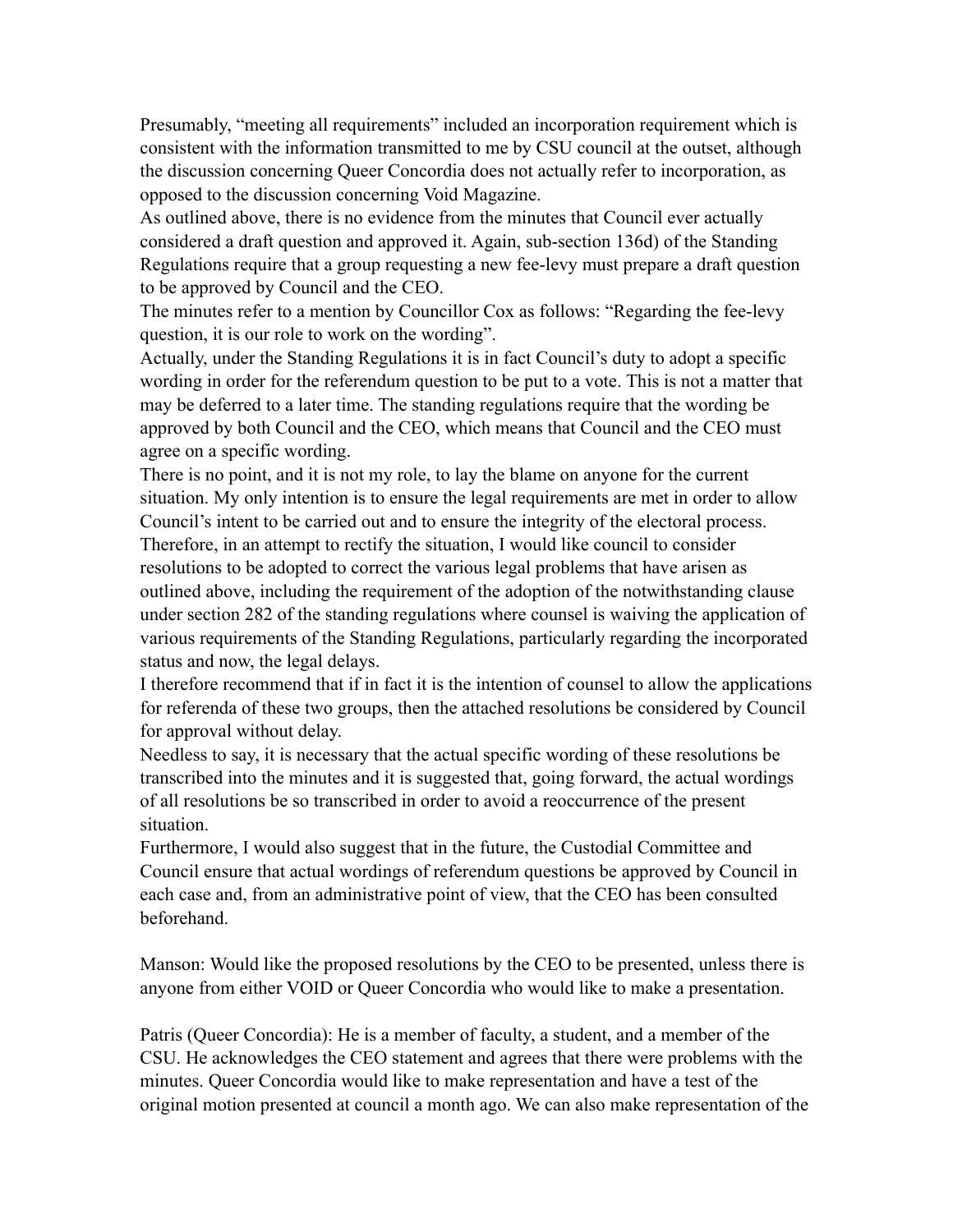amendment made by Gill. He has seen the most accurate recording of the council meeting- CUTV footage. Queer Concordia does acknowledge the deadline to apply for incorporation. There was a miscommunication. The resolution proposed by the CEO does seem like the best way to move forward. Queer Concordia fulfills all the requirements. Though the motion says that it is waiving a requirement, we will agree with that wording though as it is a registered CSU group, it did not need to submit a petition. Regarding the deadline to apply for incorporation, the reason for delay is that on Feb 14<sup>th</sup>, there was a reform at the Quebec organization in charge of incorporation, creating delays in the official registration. The corporatization of Queer Concordia should be received in a few days, and student groups should not be penalized. Please take this into consideration.

Gill: Would like to amend the minutes to reflect the wording of the actual motion. To approve the referendum question as long as they are incorporated by that time. Both referendum go to ballot and they should be incorporated by the time they go to ballot.

Patris: As a friendly amendment- to include the original question that was brought forward by the group. Do you approve a 2 cents per credit increase in fee levy for Queer Concordia for the purpose of creating an accessible service centre? Passed.

Manson: To approve the 2 motions by omnibus (read by Chair below).

First motion:

## CONCORDIA STUDENT UNION COUNCIL OF REPRESENTATIVES QUEER CONCORDIA

WHEREAS Council considered and approved on February 9, 2011, that a fee-levy question for Queer Concordia be put to the members of the CSU in a referendum to be held concurrently with the upcoming Annual General Elections;

WHEREAS the minutes of Council do not reflect the approval of a specific question, contrary to Section 136 of the Standing Regulations;

WHEREAS this has lead the Chief Electoral Officer to refuse to include the Queer Concordia question in the Announcement of Polls;

WHEREAS it is desirable to correct any procedural problem to allow Council's intent to be carried out;

BE IT RESOLVED to confirm that Queer Concordia's request for a fee-levy referendum has been approved and that a fee-levy referendum question be put to the members of the CSU in a referendum to be held March 29, 30 and 31;

BE IT FURTHER RESOLVED that the referendum question be as follows:

"Do you approve the collection of a fee of  $2\phi$  per credit to fund the operations of Queer Concordia, which fee shall be refundable in accordance with Concordia University's Fee Payment, Refund and Withdrawal Policy?"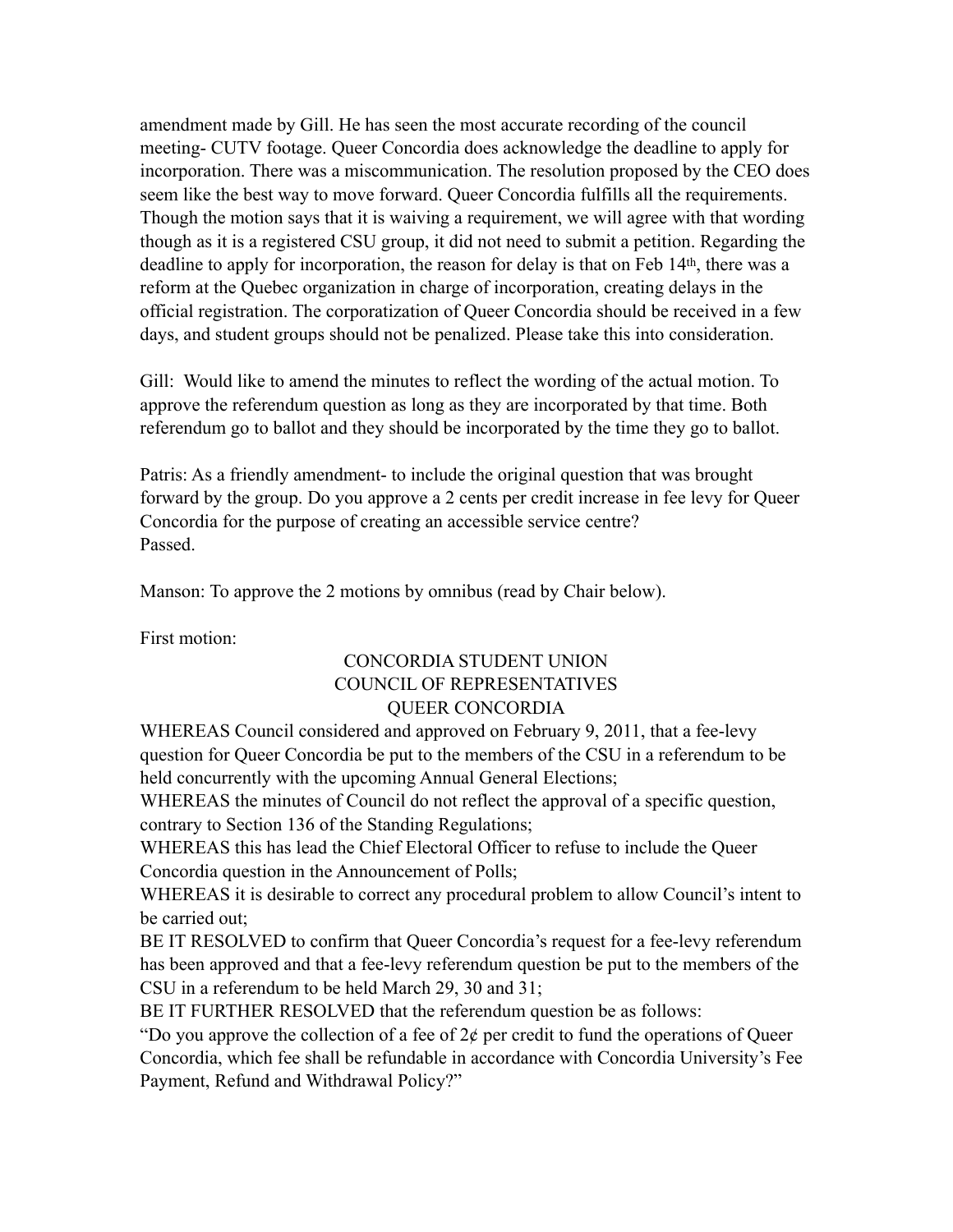BE IT FURTHER RESOLVED that the results of an eventual favourable vote on this question only be put to the University's Board of Governors upon the incorporation of Queer Concordia.

BE IT FURTHER RESOLVED that the Chief Electoral Officer be and is hereby instructed to consider the question of his approval of said question without delay and, should he approve it, post an amended Announcement of Polls;

BE IT FURTHER RESOLVED, notwithstanding Sections 160 and following of the Standing Regulations, to waive and extend any delays that might have expired in the circumstances.

BE IT FURTHER RESOLVED that pursuant to Section 282 of the Standing Regulations, the foregoing motions operate regardless of Sections 136 and 160 of the Standing Regulations;

March 9, 2011

*Nota bene* : Requires a 2/3 majority vote.

Second motion:

# CONCORDIA STUDENT UNION COUNCIL OF REPRESENTATIVES VOID MAGAZINE

WHEREAS Council considered and approved on January 12, 2011, that a fee-levy question for Void Magazine be put to the members of the CSU in a referendum to be held concurrently with the upcoming Annual General Elections;

WHEREAS the minutes of Council do not reflect the approval of a specific question, contrary to Section 136 of the Standing Regulations, and allude to an incorporation requirement;

WHEREAS this has lead the Chief Electoral Officer to refuse to include the Void Magazine question in the Announcement of Polls;

WHEREAS it is desirable to correct any procedural problem to allow Council's intent to be carried out;

BE IT RESOLVED to confirm that Void Magazine's request for a fee-levy referendum has been approved and that a fee-levy referendum question be put to the members of the CSU in a referendum to be held March 29, 30 and 31;

BE IT FURTHER RESOLVED that the referendum question be as follows:

"Do you approve the collection of a fee of  $2¢$  per credit to fund the operations of Void Magazine, which fee shall be refundable in accordance with Concordia University's Fee Payment, Refund and Withdrawal Policy?"

BE IT FURTHER RESOLVED that the results of an eventual favourable vote on this question only be put to the University's Board of Governors upon the incorporation of Void Magazine.

BE IT FURTHER RESOLVED that the Chief Electoral Officer be and is hereby instructed to consider the question of his approval of said question without delay and, should he approve it, post an amended Announcement of Polls;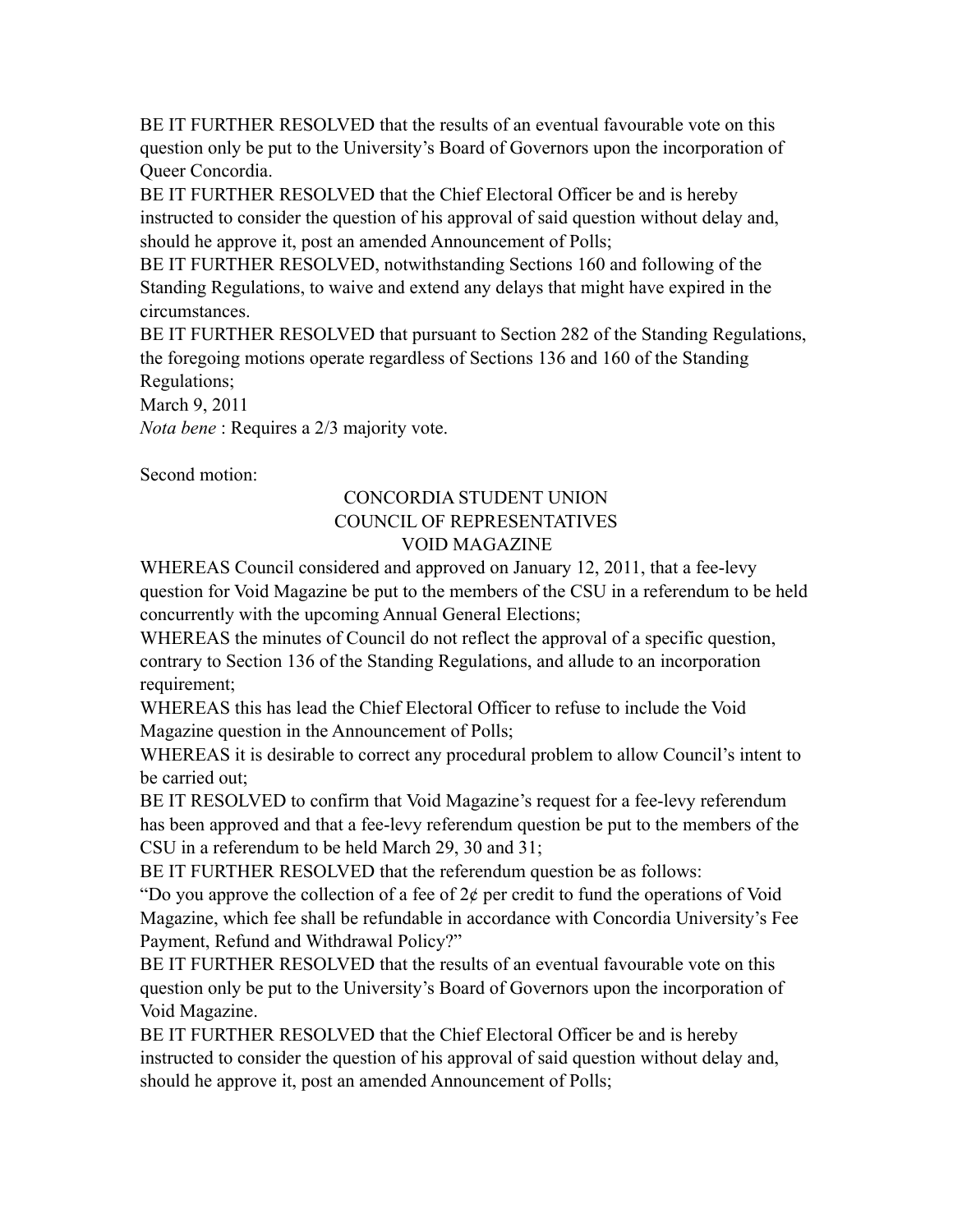BE IT FURTHER RESOLVED, notwithstanding Sections 160 and following of the Standing Regulations, to waive and extend any delays that might have expired in the circumstances. BE IT FURTHER RESOLVED that pursuant to Section 282 of the Standing Regulations, the foregoing motions operate regardless of Sections 136 and 160 of the Standing Regulations; March 9, 2011 *Nota bene* : Requires a 2/3 majority vote.

Green/Hafiz: Would like to encourage council to vote in favour.

Freedman: When exactly would they have to be incorporated by?

Patris: A friendly amendment- the wording would be: "Do you approve the collection of a fee of 2 cents per credit to fund the operations of Queer Concordia, which shall be refundable in accordance with Concordia University's Fee Payment, Refund and Withdrawal Policy?"

The same wording amendment would apply to Void magazine: "Do you approve the collection of a fee of 2 cents per credit to fund the operations of Void Magazine effective of the fall semester 2011, which fee shall be refundable in accordance with Concordia University's Fee Payment, Refund and Withdrawal Policy?"

Chair: It has been asked by CUTV for councillors speaking to stand so that they may be caught on camera.

Jack Allen (Void Magazine): 750 signatures were submitted last council meeting but have been contacted by the president on March 4th that it was not submitted, though caught on CUTV footage. The council should keep better track of documents received.

Abdullahi: Just to inform council and everyone else, according to section 4.1.36, any non-CSU groups seeking any fee levy should have submitted its application to the custodial and services for review and approval at least 3 months in advance, and this procedure was not followed by either VOID or Queer Concordia. However, council has approved this regardless of that motion and therefore any documentation related should have been presented to custodial and service committee, not to council. However, again, Council has approved it.

Patris: Abdullahi is correct, that standing regulation does exist. However, the Queer Concordia has been around for many years and is a registered CSU club. That standing regulation should not affect us. That standing regulation was made to ensure that unknown groups get support.

Abdullahi: To clarify, according to section 134, it is for any referendum- even for CSU groups, any referenda seeking any fee levy should have submitted its application to the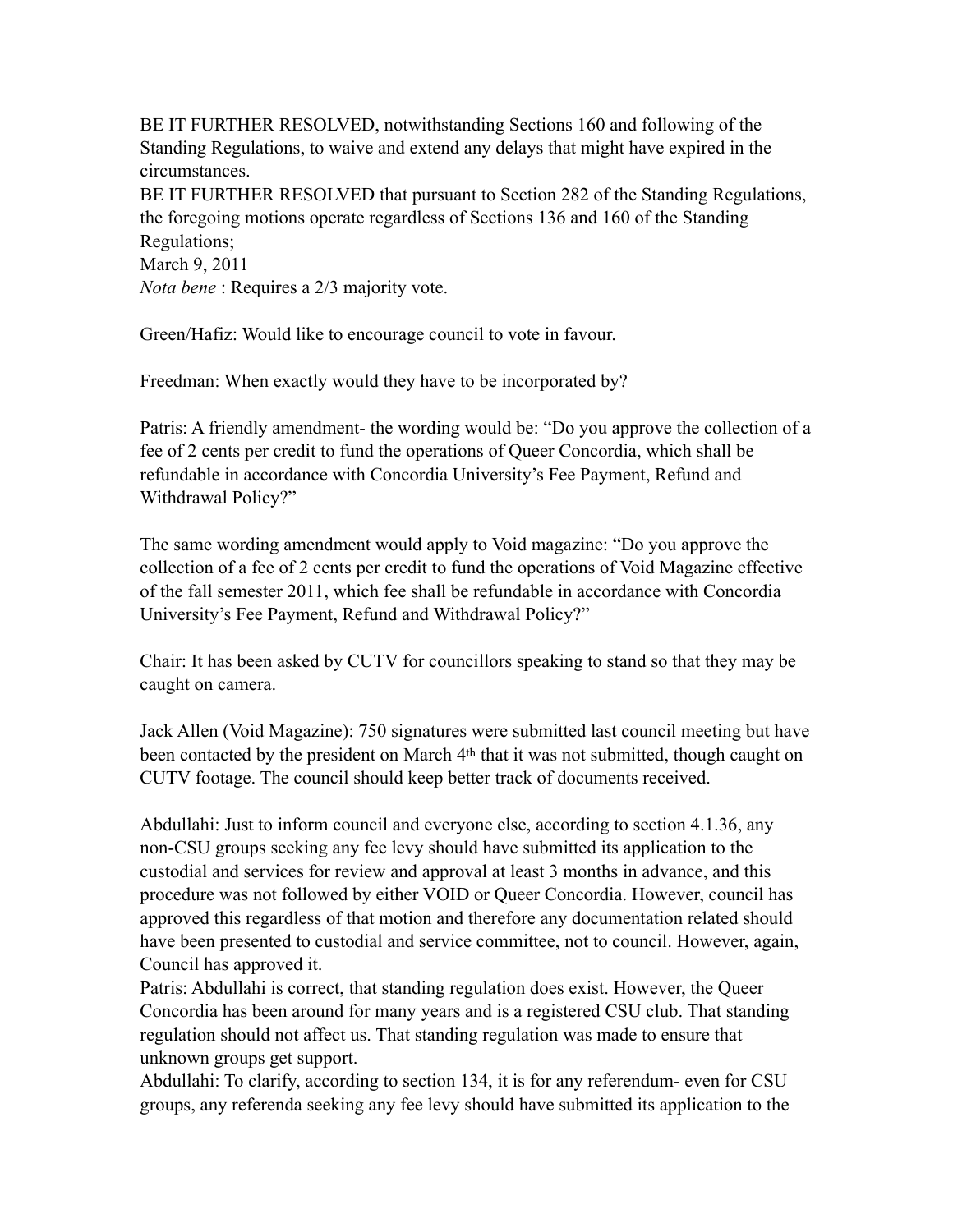custodial and services for review and approval at least 3 months before it is to be considered by council. This is for any referendum. Council made exceptions to accept these.

Manson: If this is the procedure that was to be followed, why was this not brought up at the last meeting?

Gill/Hotchkiss: To call to question- Passed. Call to question the 2 motions- Passed.

Freedman: Would like to stress the importance of reading the minutes to ensure that when motions are made, they are accurately presented.

Abdullahi/Omar: Motion to approve the minutes. Passed.

# **5. Chairperson's report**

Chair: Happy to see so many people interested and involved. However, as there is much to get through, please all be patient.

# **6. Conflict Mineral Free Campus**

Aidan Pine and others from the Concordia Initiative for Conflict Free Campus: Started in October, looking for student groups to sign the petition to raise awareness for conflict in the Congo. Started in 1995, following a genocide, in order to fund armed groups mine operations began. Minerals taken from Congo, used in making consumer electronics. Since 1998 when the war officially started, 5.4 million deaths and 300,000 reported rapes. We are proposing that, as Concordia has more than 158 annual contracts with electronic companies, worth millions of dollars. We want to recognize the role Concordia plays by purchasing these electronics. We are hopefully meeting with the BOG in March, and we are asking for people to sign the petition. We have already gained support from several groups and associations at Concordia. The next logical step seems to be getting the support of the student union.

Petition: "*"Concordia University is aware and concerned about the crisis taking place in the Democratic Republic of the Congo. Concordia University also recognizes the role that conflict minerals play as one of the primary drivers for this unspeakable violence. As an institution that makes significant annual investments in electronic products that likely contain these minerals, we realize our own responsibility and indirect link to the situation. We call on all electronics companies with whom the university does business, to trace the precise sources of their minerals as well as to clean up their supply chains by having third party verified examinations. We would also like there to be a mineral procurement certification scheme in place that builds on the Kimberley Process. We will consider future policies that this institution can adopt to help combat the problem."* 

Student: CSU has done a great job regarding green issues and promoting sustainability. More universities should make this initiatives.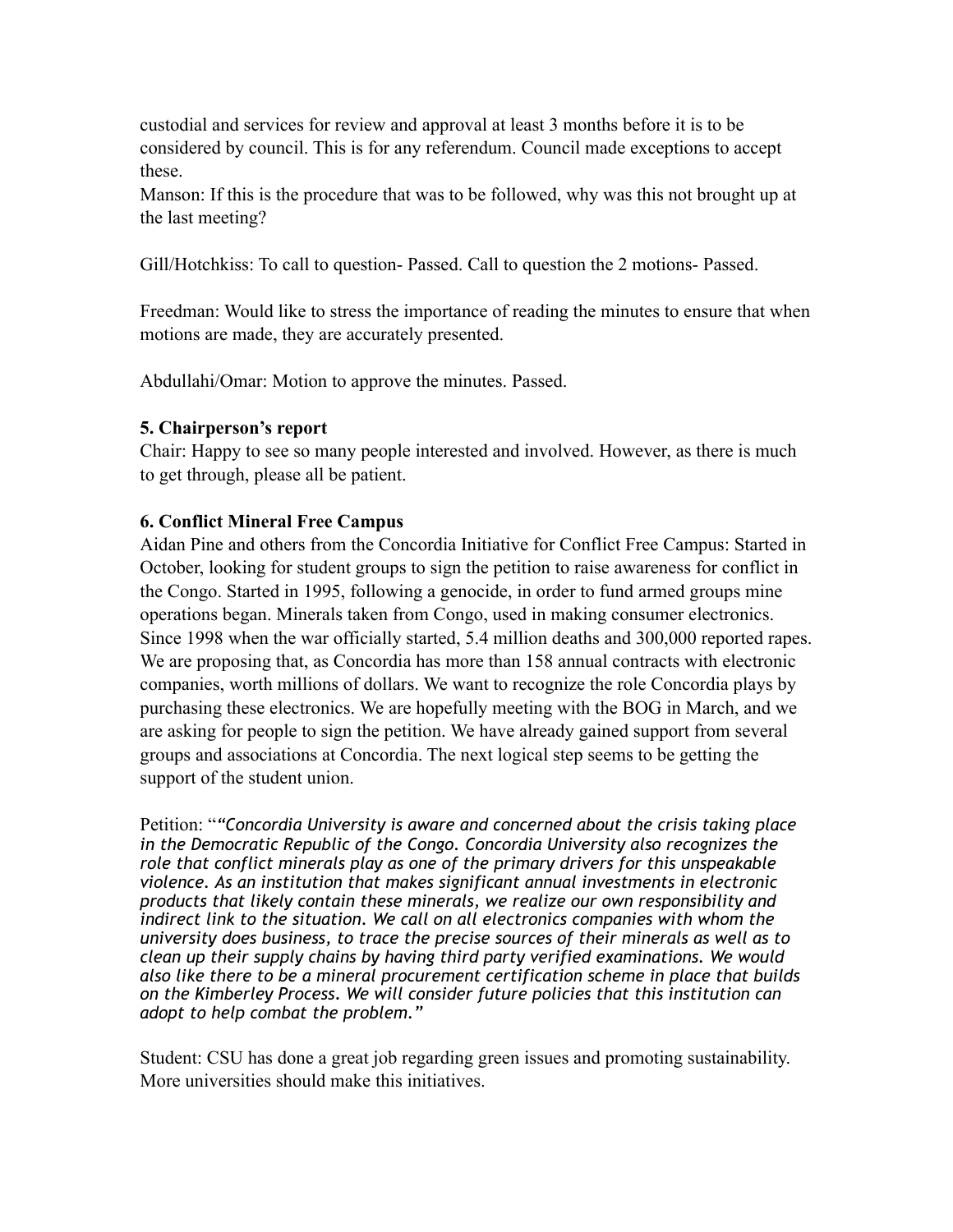Patris: This initiative was taken from Stanford University who successfully did this campaign.

A. Gordon: This is a great initiative. Are there any companies with concrete evidence of use of such minerals?

Conflict Free Campus: No company can deny that they use such minerals and that is enough. Our point is that we would like to send a letter to the companies regarding the concern. It is to exert pressure.

Freedman: There has been a horrendous amount of violence against people in Congo. The least we can do is support this and hopefully we will be supported by the BOG.

Simon (Student): What is the exact stated goal of the petition and how will you know that you achieved it?

Aidan: Our goal is to formally and publicly acknowledge the situation. We would like to send this letter to show that we are interested in investing in companies that care about and show interest this initiative and disinvesting from companies that do not. It is just a start but it has to start somewhere.

Barbosa/Gill: Would like to encourage councillors to vote on this. Motion to support Concordia's Initiative for Conflict Free Campus. Passed.

Aidan: There is an event coming up to support this initiative: an international conference. ConflictFreeConcordia.com for more information.

## **7. CSU International Service Bursary.**

Freedman: This was sent to council but he will go over for everyone here. He has had the opportunity to go abroad. One regret is that it is extremely difficult to find funding for individuals to go volunteer abroad. CVAP at Concordia is a great program but it is still difficult for individuals to find funding. It is important to give undergraduates the opportunity to go abroad. To add two bursaries of \$500 for students who wish to volunteer abroad, signing a contract between themselves, CSU, the company they will be working for. The volunteer work will be full-time unpaid work for three months. By implementing this bursary we would be providing students with the opportunity to go abroad for volunteer experience, adding to their education.

# **International Service Bursary –Descriptive Plan What is the CSU International Service Bursary:**

· Two \$500 awards made to Concordia students who commit to spending at least three months over their summer volunteering with a particular humanitarian aid NGO (nongovernmental organization) abroad.

· Bursaries will be awarded on the basis of both merit and need. In other words, applicants will have to prove the merit of the work they will be doing and their suitability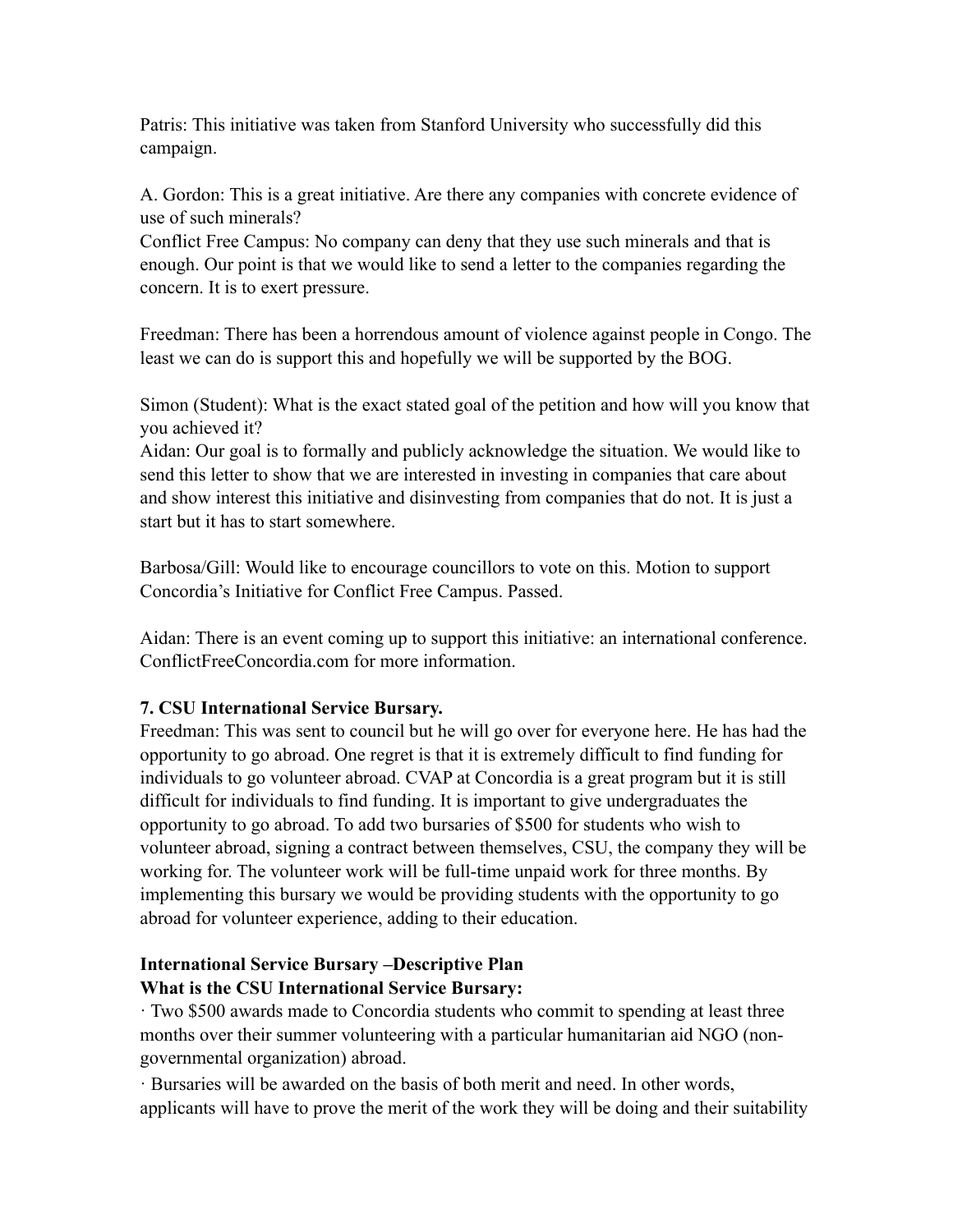for the role they will be filling, in addition to demonstrating an objective need for financial support.

· The award can cover air fare or other expenses. All expenses must be accounted for upon return to Canada.

· Applicants must provide a cover letter explaining how they will offer a unique contribution to their intended NGO.

· Before departure and receiving the award, the student must sign a three-way understanding between her/himself, the CSU and the volunteer organization committing to a three month, unpaid commitment.

· Upon return, all bursary winners must write a two-page double-spaced testimonial of their service and describe how the CSU bursary helped them achieve their goals. They are encouraged to submit op-eds to student media to inform other students about the issues they encountered abroad.

### **Why the CSU needs this bursary:**

· Volunteering abroad provides invaluable skills for Concordia's best and brightest. For students competing for high level scholarships such as the Rhodes Scholarship, experience abroad is a must. These volunteering experiences allow students to exercise new language skills, leadership skills and professional skills in an environment that is challenging and new.

· Volunteers will be ambassadors of Concordia University and the CSU. Whether they are in Brazil, Nepal or Rwanda, Concordia ISB volunteers will represent our community as one with globalized and humanitarian interests. The bursary is a symbol that the CSU cares about the most pressing problems in the world and is willing to invest in those students who want to help.

### **Why students need these bursaries:**

· While an effective volunteering position should always be free, transportation, especially to developing world countries, can be very costly. Often NGO's will not be able to subsidize the cost of travel or living expenses on their own budgets, which are directed towards aid.

· Little to no bursaries are available for independent-minded students who want to intern with NGO's abroad. Often, money offered by universities is channelled into their own 'group' programs, which, while beneficial, do not allow students with particular skills to go where they are needed most.

· It needs to be emphasized that the CSU will not be paying for anyone's tropical vacation. All applicants will need to commit to a full 3-months unpaid volunteering position in a foreign country and will sign a contract to that effect.

· The purpose of this bursary is to level the playing field. Students with large savings accounts or heavy financial support are able to gain experiences and educations that give them a huge advantage when it comes to applying for graduate programs and jobs. The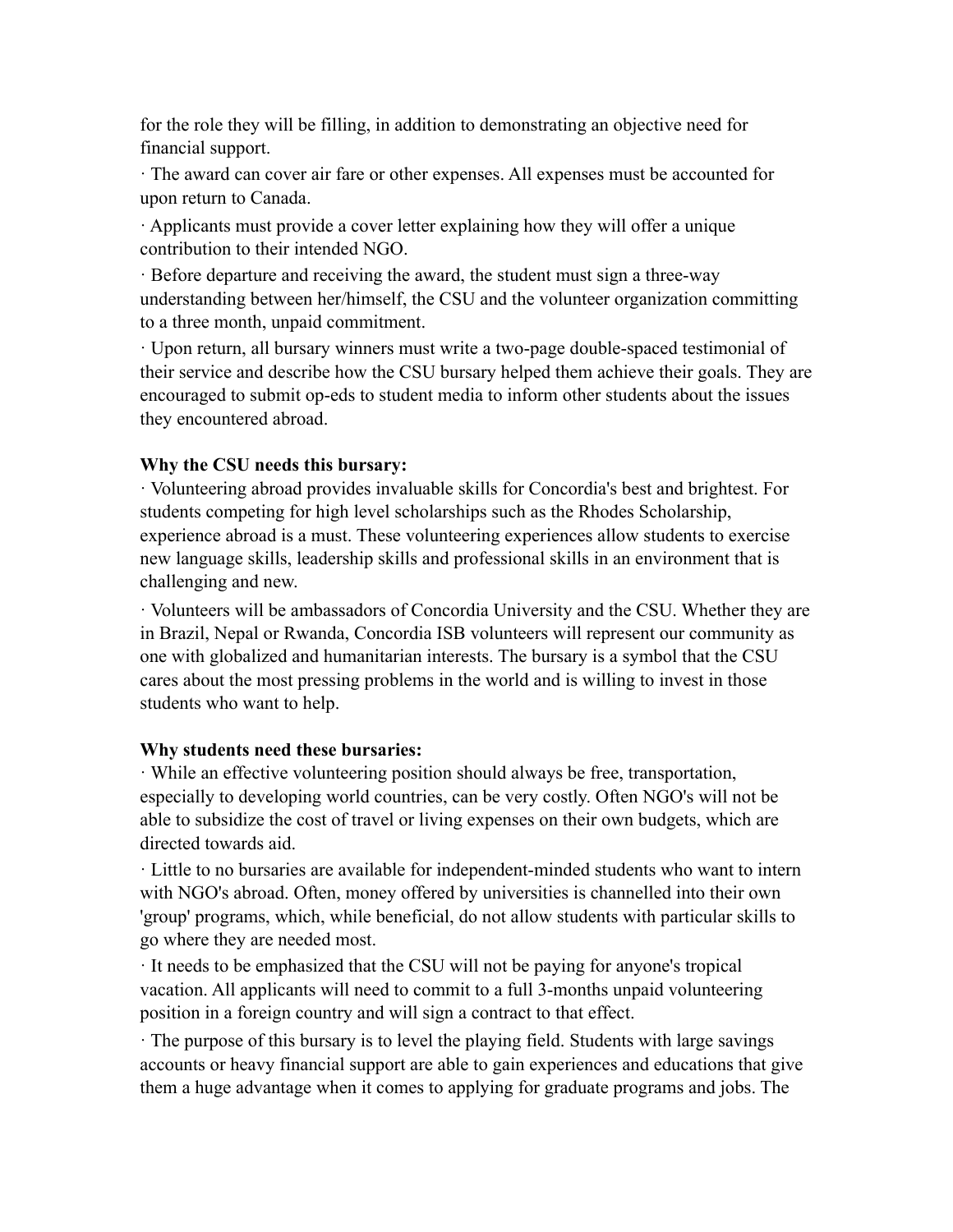CSU International Service Bursary would be one small step into helping less privileged students access these special and life-changing opportunities.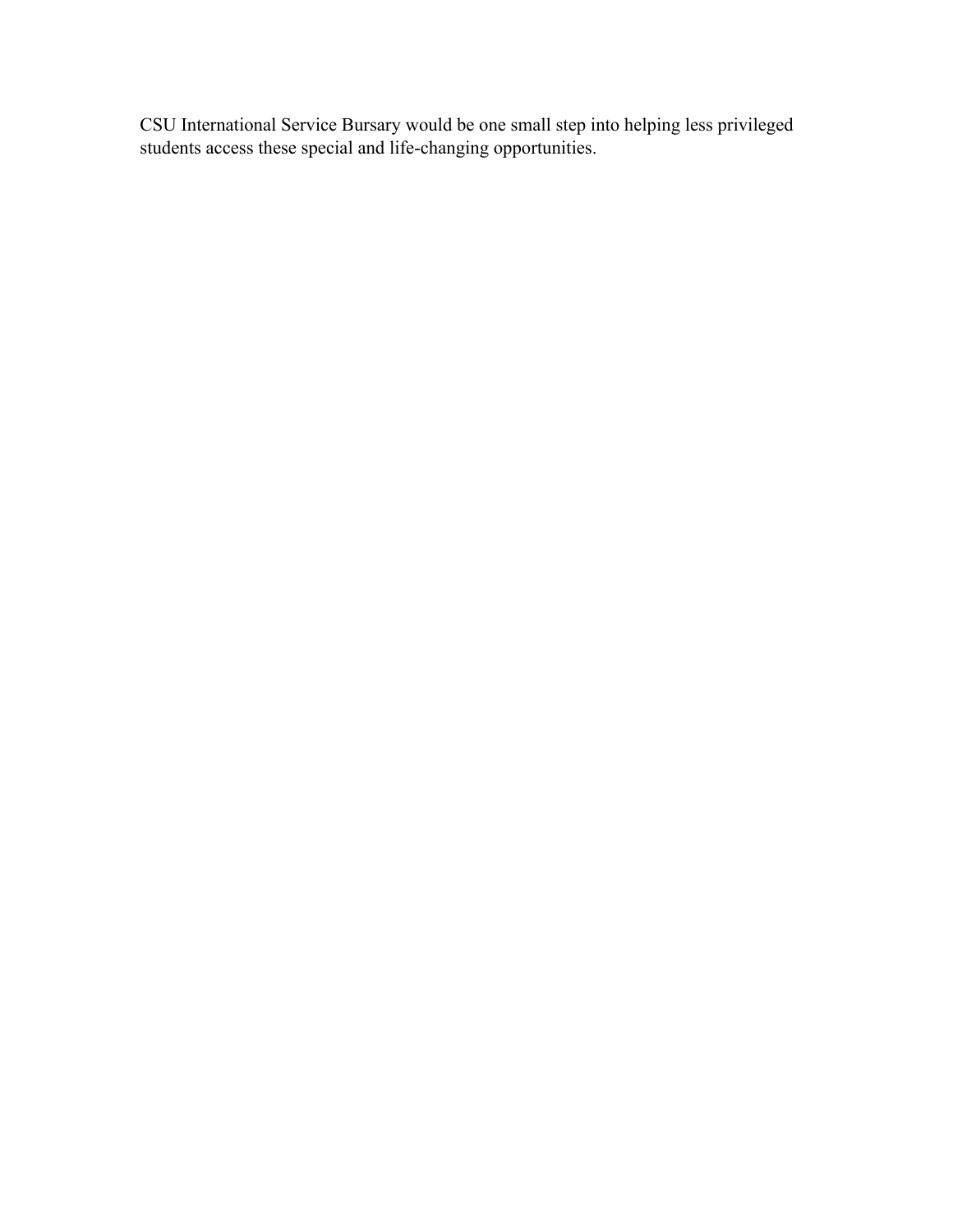## **Relevant Motion:**

Whereas the Concordia Student Union is mandated "to distribute thirty (30) bursaries, valued at \$500.00 each, to Concordia Undergraduate students selected by the Academic Committee in accordance with the guidelines set out in the 'CSU Bursary Distribution Policy'" CSU standing Regulations, Annex A, 1.1).

Whereas the stated purpose of these bursaries is "to help students with demonstrated financial need alleviate some of the pressures associated with the high costs of postsecondary education and to recognize their achievements whether academic *or extracurricular"* (ibid., emphasis added).

Whereas spending a significant period of a summer volunteering abroad is becoming an increasingly important element of a postsecondary education and constitutes an impressive extracurricular achievement.

Be it resolved that the Standing Regulation 'Section 5.1, Bursary Awards' be amended as follows:

1 Amendments are in bold. Original statement:

## **Section 5. Standing Bursary Awards**

5.1. There shall be nine (10) Standing Bursary Awards distributed by the CSU, namely: Arts and Science Student Bursary; Engineering and Computer Science Student Bursary; Fine Arts Student Bursary; Independent Student Bursary; John Molson School of Business Student Bursary; Concordia Student Athlete; Outstanding Contribution to Concordia Student Life; Outstanding Academic Achievement; and Outstanding Contribution to an External Community; and Female Leadership at Concordia.

# **Section 5. Standing Bursary Awards**

5.1. There shall be **eleven (11)**Standing Bursary Awards distributed by the CSU, namely: Arts and Science Student Bursary; Engineering and Computer Science Student Bursary; Fine Arts Student Bursary; Independent Student Bursary; John Molson School of Business Student Bursary; Concordia Student Athlete; Outstanding Contribution to Concordia Student Life; Outstanding Academic Achievement; and Outstanding Contribution to an External Community; and Female Leadership at Concordia; **and the International Service Bursary**.

Be it further resolved that a minimum of two (2) International Service Bursaries be awarded each year, pending the application of appropriately qualified students, as described in the 'International Service Bursary Descriptive Plan'.

Be it further resolved that all changes above are to take effect in academic year 2011-2012.

Freedman/Hafiz: Proposing a motion to make a change to the standing regulations to add these bursaries. Normally this would have to be submitted to Custodial Committee but as we are approaching the end of the school year and would like to see this take place this school year, he is presenting it here. Would like to apologize to the Custodial Committee. Has spoken to members of the CSU and found support, Abdullahi for one, who is responsible for bursaries, for one.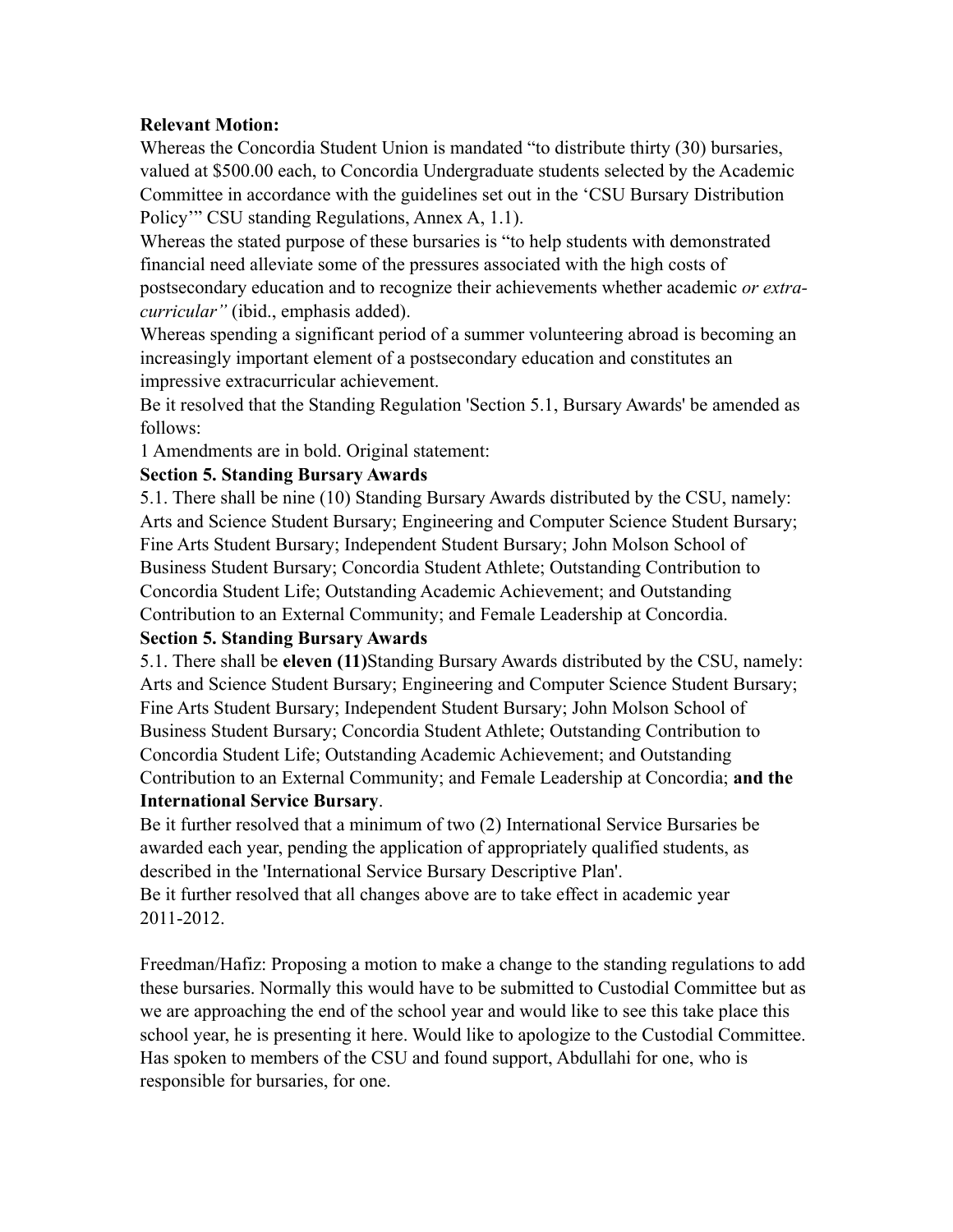Abdullahi: Would like to motivate on behalf of this motion. Has discussed this with Freedman. If council approves this motion the bursaries will be incorporated and given out next year.

T. Gordon: Commands Freedman for bring this motion forward. Green: There are many opportunities to volunteer abroad through Concordia and this bursary would be a good way of showing CSU's support.

Freedman/T. Gordon: Calling to question. Passed.

#### **6. Executive resignation**

Pudwell: (reads resignation letter below)

## **To the Concordia community, the Concordia Student Union Council of Representatives, the staff of the CSU, and the current CSU Executive,**

It has become increasingly clear to me that completing my mandate as Vice-President Sustainability & Promotions of the Concordia Student Union is no longer feasible. The union continues to move in a direction that directly conflicts with my values and this is a path that I cannot support.

The following letter will outline some of the issues that have led me to this decision. The union needs to engage in meaningful participation with its members, and acknowledge the need for accountability. This year, on several occasions, decisions were made by the students and community, and not upheld by representatives.

### **The Student Centre**

Before November's student centre campaign I was lead to believe that the executive had been working to change the exploitative currently existing contract with the administration (a contract that had already been voted down by students in March 2010). However as the student centre campaign began it became clear that changes had not been made and that some executives were working with the administration to push the current, flawed agreement and the Faubourg building.

The students voted (once again) against the student centre; the message was clear: the agreement is insufficient, and the Faubourg is not an appropriate answer to the challenges of student space. Students demanded to be included in the process, and yet, to this day no meaningful consultation has taken place and the executive continues to try to push a failed contract and a failed building on students. As an executive I have been excluded from these discussions and was never consulted about the contract nor the building choice, despite having voiced my concerns on several occasions.

#### **University Governance**

More recently, students voted on several motions (at the IGM, and then later at council) with regards to university governance. These motions, including a demand for the resignation of external community members on the BoG, specifically Peter Kruyt, have not been upheld by the student representatives at the board. The representatives have failed to make these wishes clear, and at the most recent meeting, failed to say anything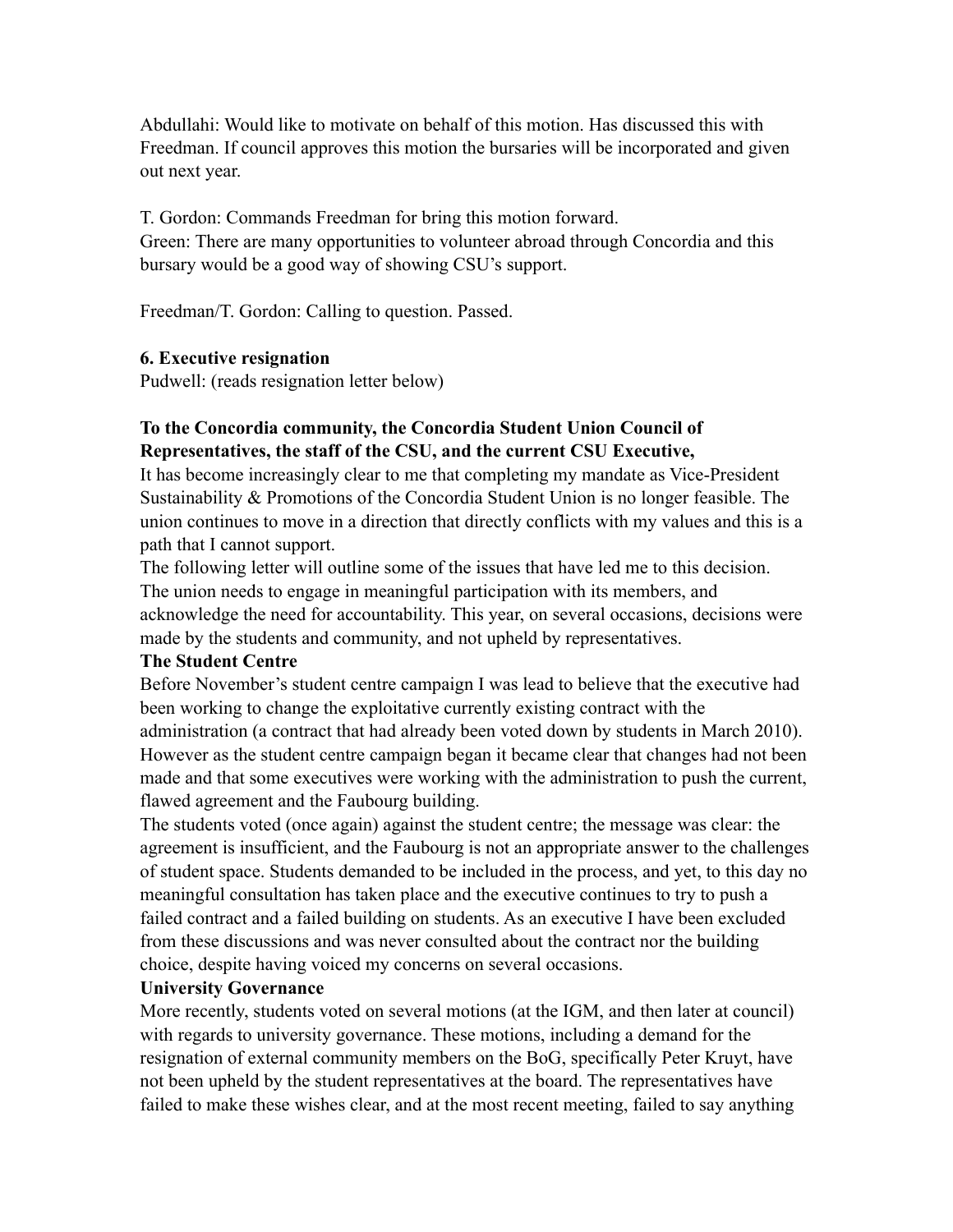at all. Council has yet to receive a written report from any BoG representative, despite their clear and codified duty to do so. These reps must be held accountable for their actions (or lack- there-of).

## **Potential Financial Mismanagement**

The executive were recently presented with a financial update which indicated that nearly every budget line had been over-spent. We were told not to speak to anyone about our current financial situation, and were presented with no solutions. When I sat down with the VP Finance I was told that items that were never intended to fall under my budget line had been placed there. I was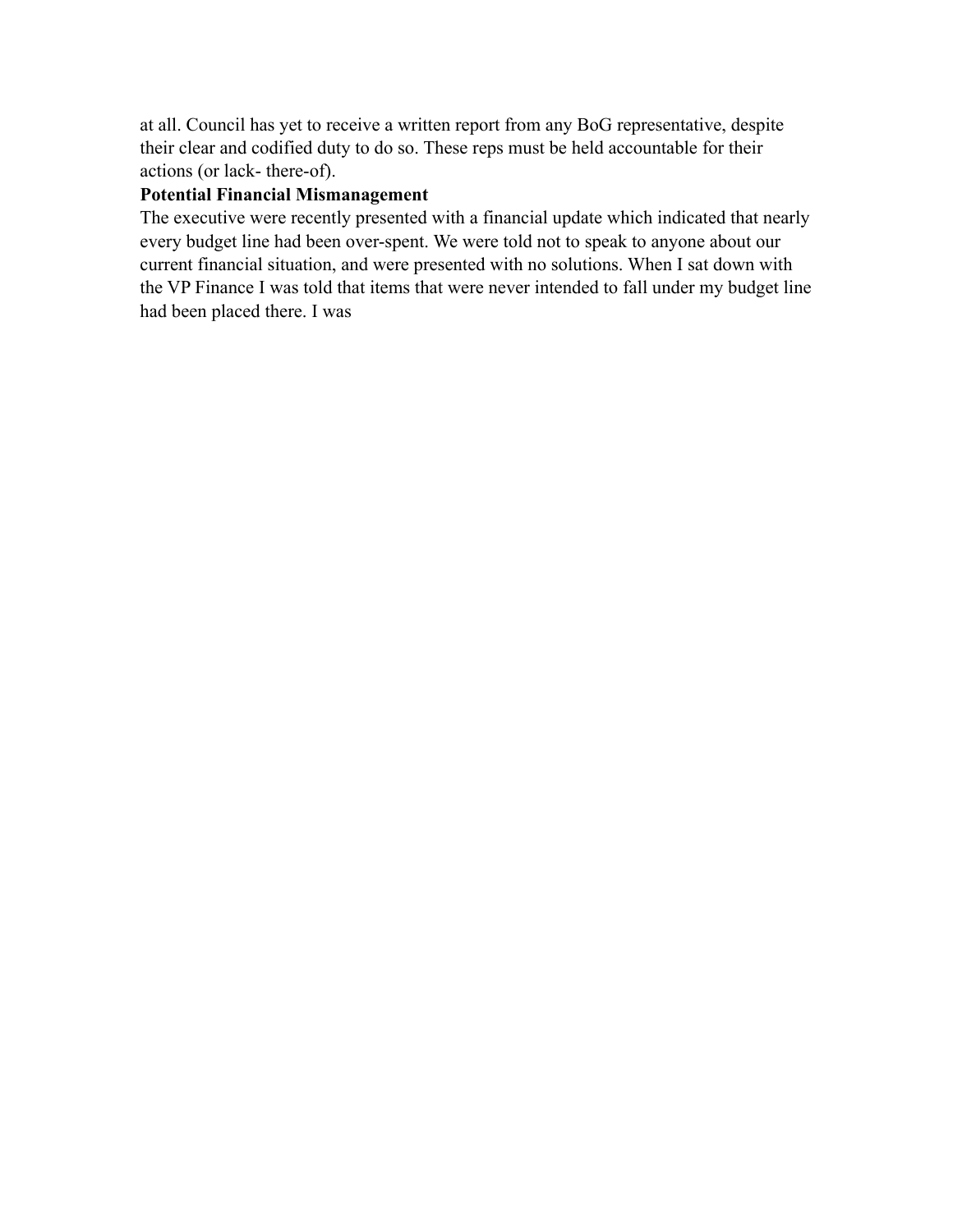further told that both the sustainability and the promotions budget were now, due to this move, overspent and that I could have no more expenses for the rest of the year. With over half a semester left in office this left me in a position in which planned projects and promised support/funding fell through.

Later, when the executive were asked by various students and councillors to present a budget update, the executive failed to do so. To be clear, even councillors who requested this information and have a legal right to access it were not given access to information regarding the union's finances. A week later a second executive meeting was held in which I was told that the budget that had been originally presented was entirely fabricated. After that point, and because they assumed information had been "leaked," executives were told that no one would be allowed to see their budget. I have been consistently denied access to the most basic financial information regarding the union's operations, and even my own budget. Because of this secrecy I am still unaware of the CSU's current financial status, despite having done everything in my power to find out. I question whether student money has been spent with respect for our members or in consideration of the law.

#### **Questionable Alliances**

Former President of the CSU, Amine Dabchy, continues to be heavily involved in the decisions made by the Executive. As a BoG representative he has clearly disregarded the needs of students on multiple occasions and failed to report to council (as required by CSU bylaws) on his actions on the board. His close relationships with various board members and alumni representatives seem to play a more predominant role in his decisions than that of the students who he is supposed to represent.

I have expressed my concern for Dabchy's involvement with the current executive on numerous occasions, to both Heather and the entire executive, and yet, he continues to seemingly puppeteer the union to his will. Dabchy is frequently in the office and even has the ability to call executive meetings. I am uncertain whether this remains the case, but for a considerable time during my mandate, Dabchy even retained his own key to the CSU office. I have also been told by numerous students that Amine and some members of the current executive are currently attempting to put together a team for the upcoming CSU elections, and it is my fear that the CSU will continue to be used for the benefit of certain individuals rather than the student community.

#### **Lack of trust or respect**

I can no longer continue to work in an office in which I feel so uncomfortable. A lack of trust and understanding has created a hostile environment which is no longer conducive to productive work and creativity. There have been attempts to police my work schedule, my whereabouts and my friendships. Our communication has eroded to the point that I am unable to do my job. Moreover, it seems that the executive has developed an almost overt animosity towards student leaders on campus who have challenged their decisions. My presence at the CSU has been met with very little support from the executive. I have often been silenced under the guise of "executive solidarity"; the executive was expected to always send a single message and to never speak out of line. This is not what I was elected to do. The executive is elected as a team that represents the entire student body,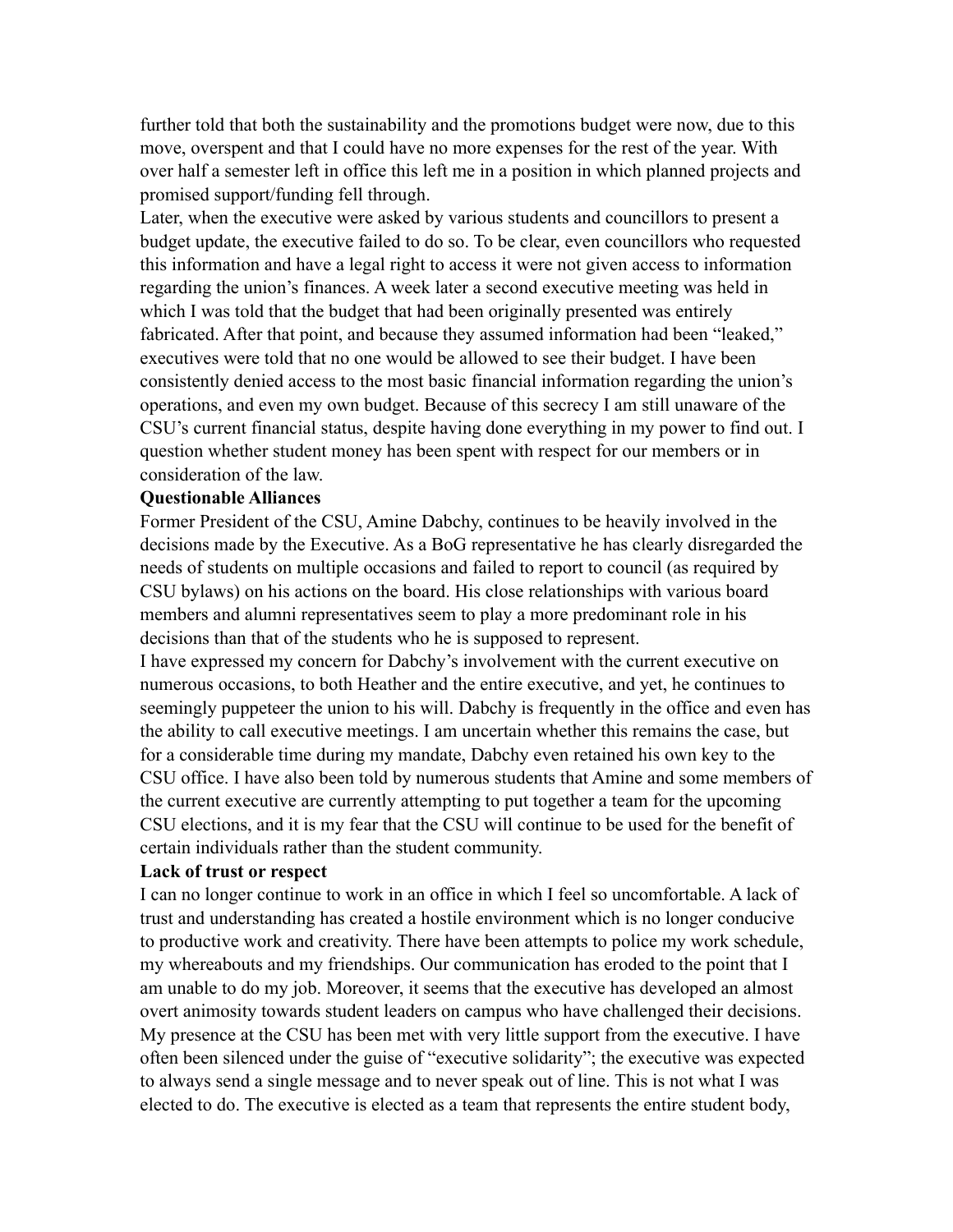we are meant to each represent a larger group of students. This silencing of genuine moral dissent is not healthy and will only further alienate students. The union should not aim to keep the status quo but to better the university and represent ALL of its members. Recently however, representation has been confused with tokenism. I would caution students that the only way they can be truly represented is if they *demand* that representation—and refuse to settle for platitudes or superficial gestures. My resignation will likely be met with criticism. Many will attempt to turn this issue into something it's not: I will be accused of "not fulfilling my duties" or attempting to "damage the reputation" of the union. At this point, I know students are smart enough to recognize these sorts of accusations for what they are: heavy handed attempts to damage my character, rather than a discussion about legitimate issues of democracy, accountability, and good governance.

I hope that my resignation will encourage the current CSU to re-evaluate their actions, and to turn back to the students. We are all implicated in these failures; the CSU is only as strong as its members, and we must continue to expect more. Please consider this my formal resignation from this position as Vice-President Sustainability and Promotions of the Concordia Student Union, effective immediately.

To the students, it has been an honour to serve you so far, and I hope that in my actions you have found some sort of representation. To those who have supported and worked with me, your integrity and perseverance continues to inspire, thank you. I hope to continue to work, in whatever capacity I can, to advocate for a better campus, a better union, and a better community.

With great respect and high hopes, Morgan Pudwell pudwellmorgan@gmail.com

Lucas: (reads response letter below)

### Dear Concordia Students,

It is with great sadness and shock that we write to inform you of the sudden and unexpected departure of Ms. Pudwell, our Vice-President Sustainability and Promotions of the Concordia Student Union. This resignation comes to us as a surprise with nearly 12 weeks left in our mandate with significant future events and activities on behalf of our students. We have drafted this informative letter to address the issue briefly. However, we encourage everyone to attend next week's council meeting, a venue best fit for discussing the current situation in-depth.

Since the return from the holiday break, we all have had our hands full fulfilling our mandate of bringing Concordia together to the student body that entrusted us with the responsibility to represent each and every undergraduate student. The CSU has hosted many activities in collaboration with other student groups on campus spanning from educational speaker series with Martin Luther King III, free coffee and snack break during finals and informative campaigns such as women's week that is to come in the following week.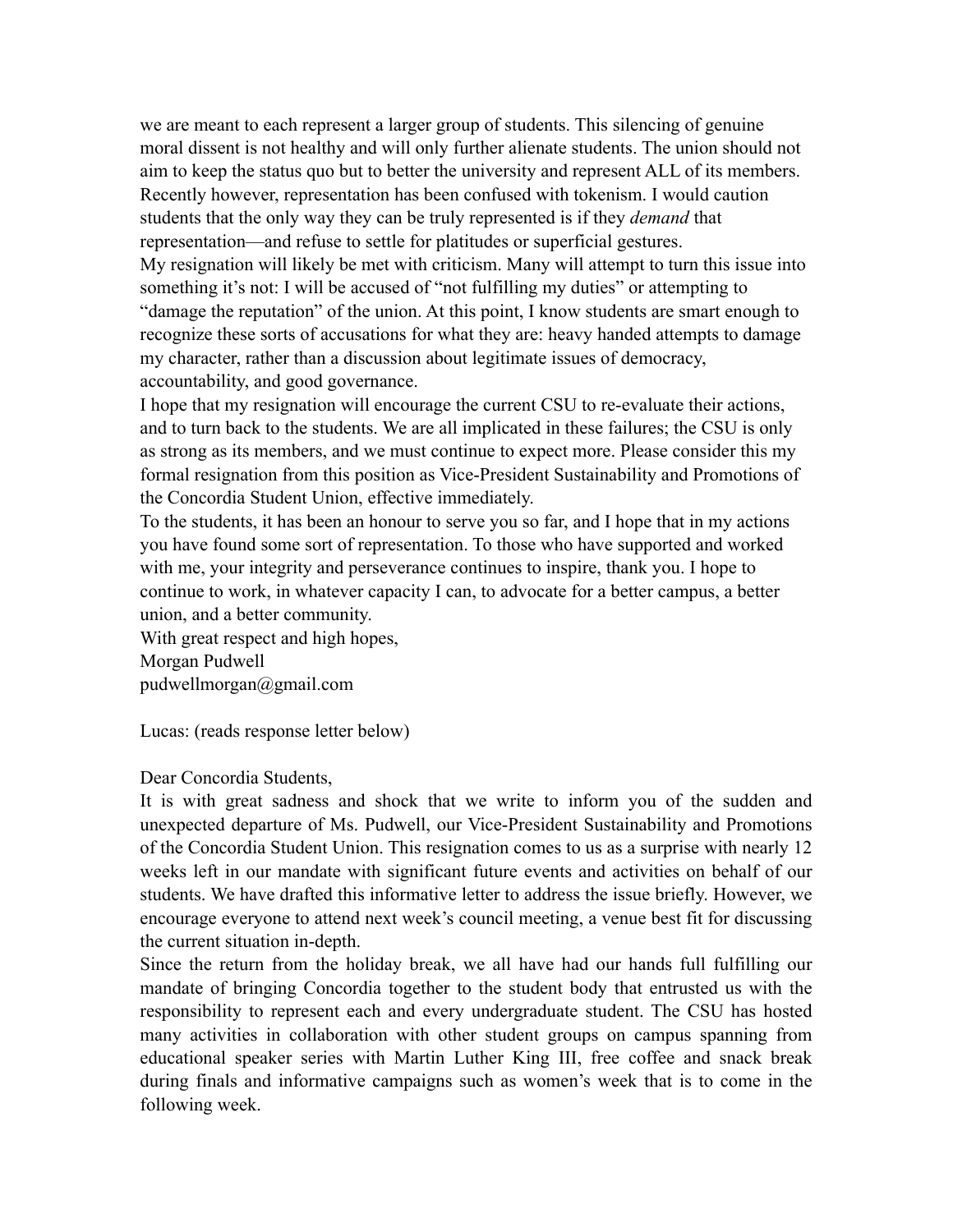We would like to stress the importance of the values we hold of being accountable and receptive by presenting a transparent budget, (made available online) and with our current VP Finance, Ramy Khoriaty, who made every budget line available to students and any press. There has been nothing that we have done that has gone beyond the will of the students we represent.

In this respect, we would like to provide insight to the concerns and doubts brought forward by our former Vice-President. Of grave concern to us is the baseless accusation of financial mismanagement. We have taken great lengths to ensure financial accountability and transparency. In this regards, we have made every budget line available to the student press and student body, restricted three of our executive budget lines due to overspending and prepared a comprehensives financial report which is due to be presented in the upcoming council meeting which will then be made available online for all to see.

Secondly, for matters of University governance, we held an Informal General Meeting (IGM) to gather feedback from students on the issue, for hearing their concerns was of primordial importance to us. Their concerns were immediately put forward to the CSU council, which unanimously adopted all resolutions passed at the IGM. Since then we have been working diligently in cooperation with student senators, student members of the board of governors (BoG) and with faculty members to demand information, answers and ultimately a more responsible governance of our university's affairs. With little response from the BoG we have established the need for a detailed governance review package that will clearly outline the position and demands of the students

Concerning the complexities and confusion surrounding the student center, we have done our very best to make our position clear to all students and will continue to reiterate our stance. We have not and will not make any concessions regarding the student center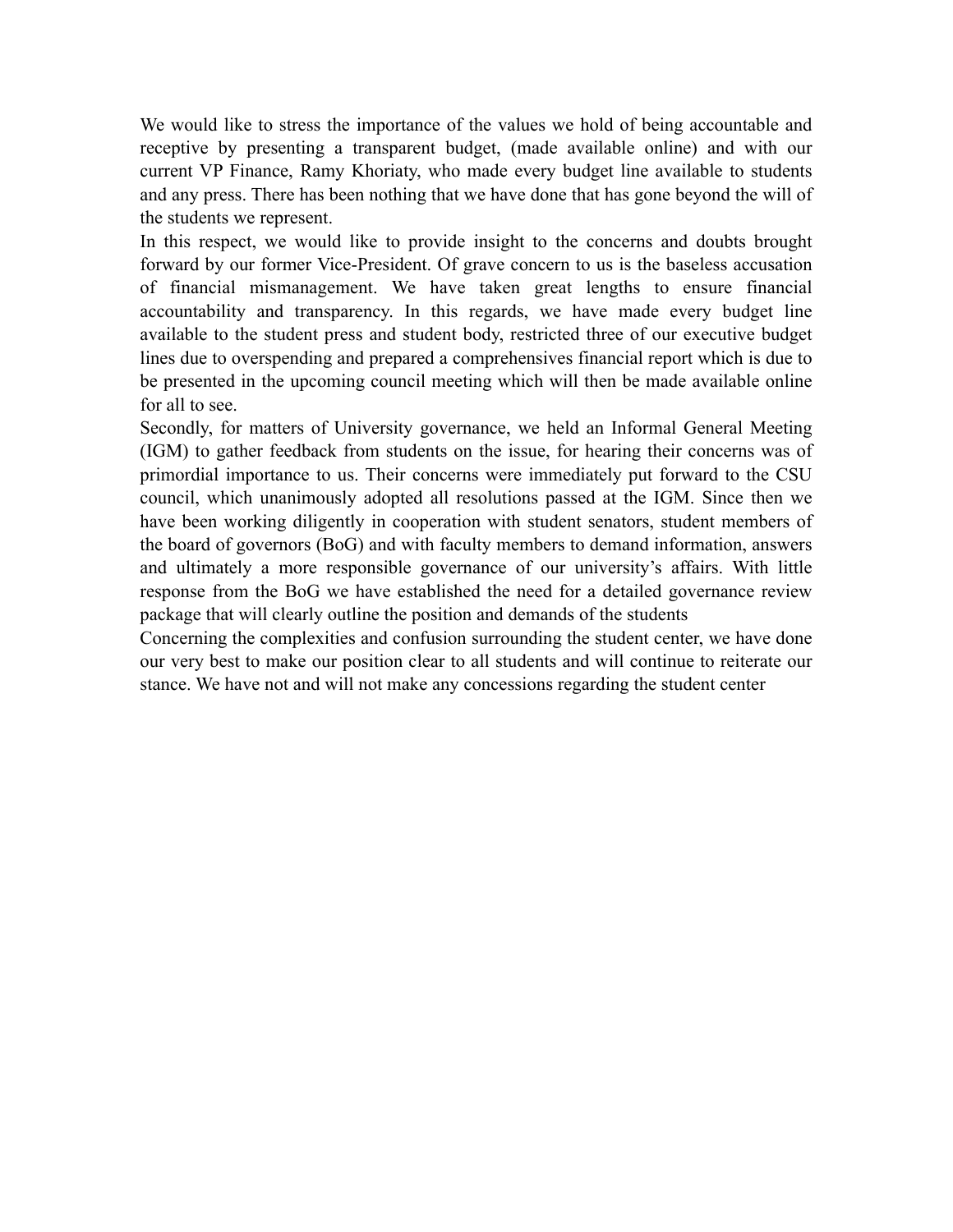project without broad public consultations. It has become evident in the last referendum that there are several issues that need to be addressed before this project can move forward. As such we have establish a committee composed of CSU executives, councillors and students at large whose mandate is to call for and oversee public consultation.

For the paragraphs elaborated above sheds light to readers, none of it could be qualified as news for the outgoing Vice-President for she was conscientiously informed by her fellow executives on the operations and recent developments in the many informative executive meetings held in the past months.

On the same note, we also would like to inform all students, that our open door and open mind policy is effective at all times regardless if you are an undergraduate student, a community member, a professor, graduate student, or a current student representative. We answer questions on demand every day in office, during our monthly townhall meetings and in front of our Council of Representatives.

Finally, the former CSU president has access to the Student Union offices just like any other student currently studying at Concordia; he however maintains a key for he serves as president of CUSACorp, assisting in the operations of our student-run campus bar. Subsequently, he also serves as a student representative on BoG, and has been providing valuable feedback necessary for our governance review package.

For her nine months of service, we thank Ms. Pudwell for what she had to offer to the student body. We wish her well in her future endeavors and we hope her resignation draws no ties to the upcoming elections. It is quite unfortunate to suggest that anyone, including the CSU, would resort to an attack on Ms. Pudwell's character. It is clear that the duty of the students and the CSU councillors is to constructively evaluate the performance of the executives and hold them to account.

As our commitment towards being transparent and accountable compel us, we hope Ms. Pudwell upholds the values she has stated and makes herself available for questioning on her recent actions at next week's council meeting on Wednesday March 9 in H-760 at 6pm.

In solidarity,

Heather Lucas, President

Adrien Severyns, VP External and Projects Rami Khoriaty, VP Finance and Clubs Hassan Abdullahi, VP Advocacy and Loyola

Andres Lopez, VP Student Life

Chair: (Reads response by Amine Dachby below)

For the Concordia Community

March 7th 2011

This statement will comment on the resignation of Morgan Pudwell from the Concordia Student Union Executive and some of the points raised in her resignation letter. Let me begin by first thanking Morgan for her service to Concordia Student Union and wishing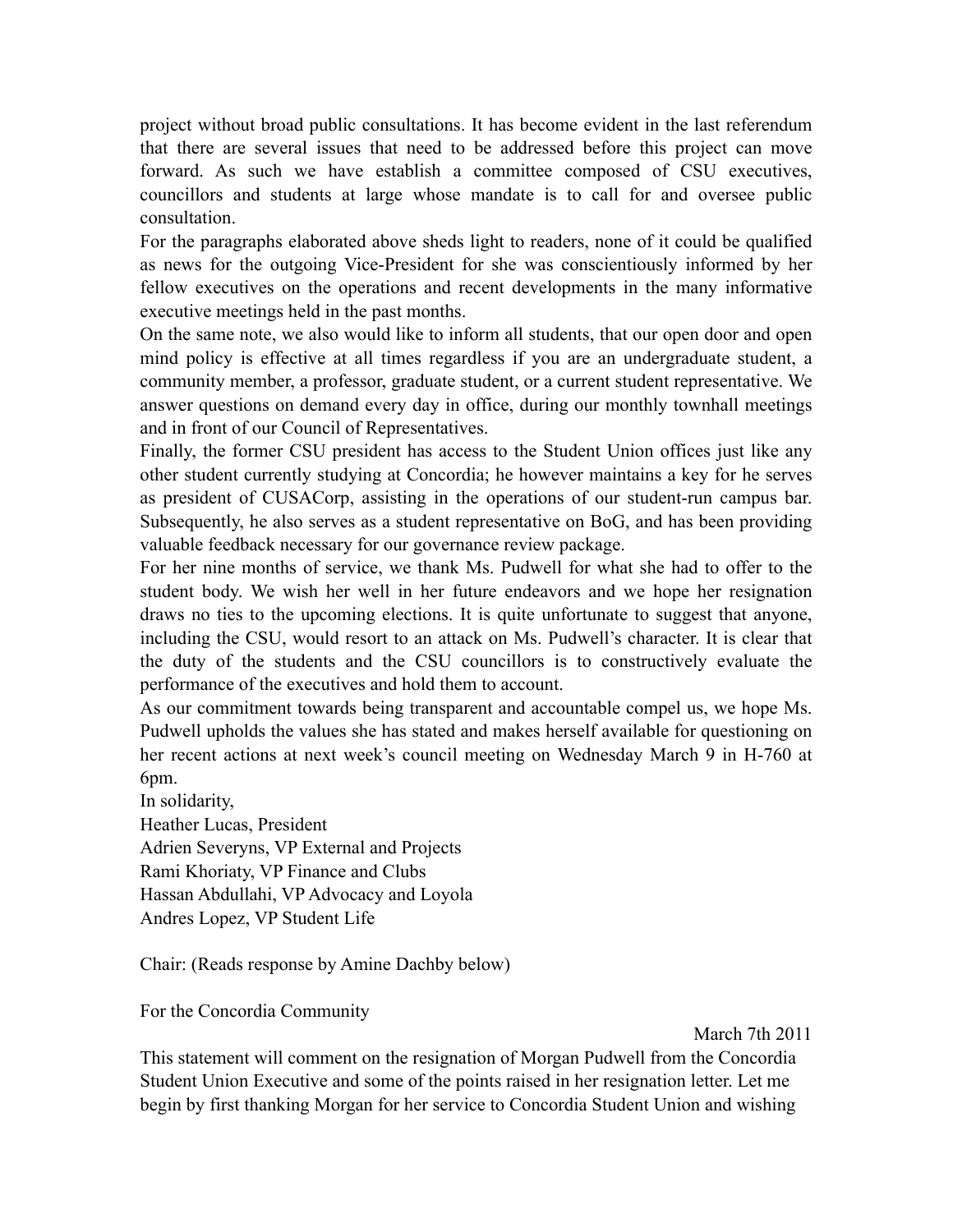her the best in her future endeavours. As a fellow student leader I understand the sacrifices we each make to improving our university and I want to acknowledge Morgan's service to students.

In Morgan's resignation letter, she made several remarks that I found needed a response. First and foremost, I think it's important to clarify my current volunteer obligations with the Concordia Student Union. I currently serve as the President of CusaCorp and have several obligations relating to the over-all management of Reggie's and the Java U space that make it imperative that I work closely with the CSU executive and staff members. In addition, I was elected to serve on the Board of Governors and have been working with CSU executives to help repair our university's governance structure and improve accountability at the board. Furthermore, I make no apologies for maintaining working relationships and indeed friendships with many councillors, executives, and involved students. Indeed, I take great pride in having worked with fellow student leaders in improving our student union in the past two years. Although it's not perfect, with greater student involvement, I believe we are ultimately heading in the right direction. I have always made myself available to CSU councillors, executives, and fellow students if they had any questions or concerns. I most recently attended the January council meeting to give an update on the University's governance issues and made myself available to answer questions councillors had. Going forward, I will prepare a written update on Board activities and submit it to council. I will also continue to be available to

Unfortunately, Morgan made several remarks that were unsubstantiated and that sought to exaggerate or malign my involvement with the Concordia Student Union. As a student leader, I respect my fellow student leaders and do not wish to engage in personal character attacks or questioning of their motivations or dedication to improving our University. Such behaviour helps breed cynicism and does not provide a constructive outlet to addressing real issues.

my fellow students if they should have any questions or suggestions.

In conclusion, I would like to reiterate my personal thanks for Morgan Pudwell's service to students and again wish her the best in her future endeavours. I would like to emphasis my commitment to helping to improve our University and encourage students to get involved with their student union in accomplishing this goal. In Solidarity,

Amine Dabchy, CSU Board of Governor Representative CusaCorp President CSU President 2009-2010

Lucas/Omar: Motion to go into closed session, given the fact that the nature of what we are going to talk about is very personal and sensitive information, as this is a human resources (HR) issue. However, financial issues will be addressed in open session. Pudwell: As the person to be discussed, I welcome everyone in this room. Abdullahi: Its important to point out that there is a lot of personal and sensitive information, besides about Pudwell. However, allegations about financial mismanagement will be discussed in open session.